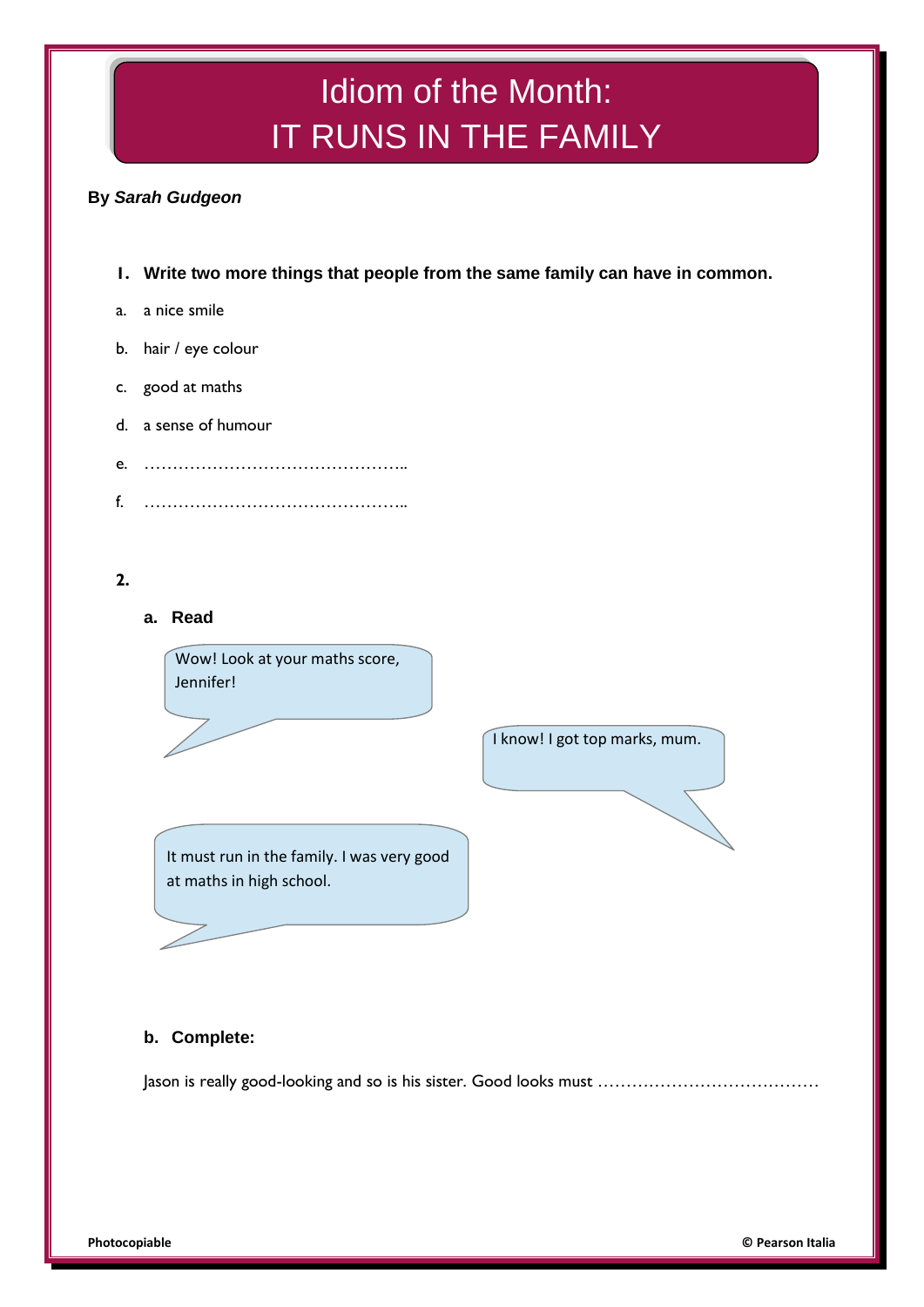#### **3. Read these family idioms and match each one to the correct meaning.**

- a. Marta is **the apple of her dad's eye**; he adores her.
- b. Andrew and his dad love all the same hobbies and are like best friends. Andrew's **a real chip off the old block**.
- c. Frankie and his brother Tom are **like chalk and cheese**: Frankie is loud and funny but Tom is very quiet and never speaks.
- d. Jackie and her mum are both very tall and skinny; it **must run in the family**.
- e. Elizabeth is **the spitting image** of her mum: they've got the same eyes and nose, the same hair colour and they are even the same height.
- f. Annabel and Olivia are **like two peas in a pod**: it's hard to tell them apart.
- 1. opposites
- 2. something that is genetic

3. when a child is loved unconditionally by a parent

4. when a child is just like their mother or father in their ways

- 5. identical
- 6. looks very similar to someone

#### **4. Complete the sentences using idioms from exercise 3:**

- a. Lucy and Emma are like …………………………………………….: Lucy loves outdoor sports but Emma is a real home lover. She prefers to stay in and read.
- b. Marcus is the …………………………………………. of his dad's brother, Uncle Frank. They have the same hair and features.
- c. Damien and his brother Andy are …………………………………...................: the teacher can't tell them apart in class and gets their names mixed up.
- d. Cristina is very good at foreign languages, just like her dad. It must…………………………………..

………………………………… . Her brother is good at science, just like their mum.

- e. Phil is the…………………………………………… dad's …………… . His dad spends all his free time playing with him or planning stuff they can do together.
- f. Jane is passionate about old cars, just like her dad. She's ..………………………………………… and they often go to car rallies at the weekends.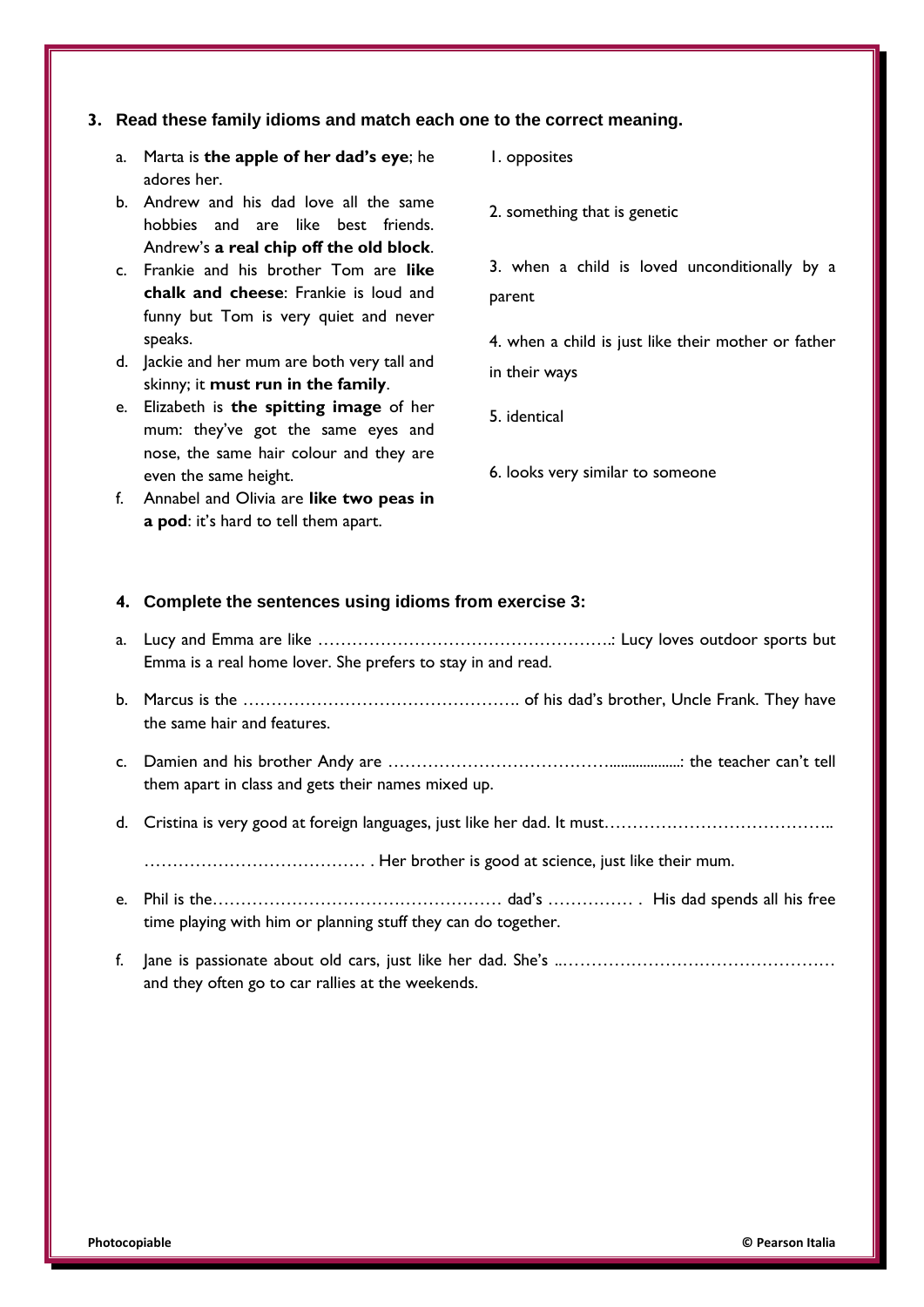|    | 5. Answer these questions:                                          |
|----|---------------------------------------------------------------------|
| a. | Who are you the spitting image of in your family? Anyone or no-one? |
|    |                                                                     |
| b. | What runs in your family?                                           |
|    |                                                                     |

**6. Think about someone in your family who is like chalk to your cheese. Tell a partner about them.**